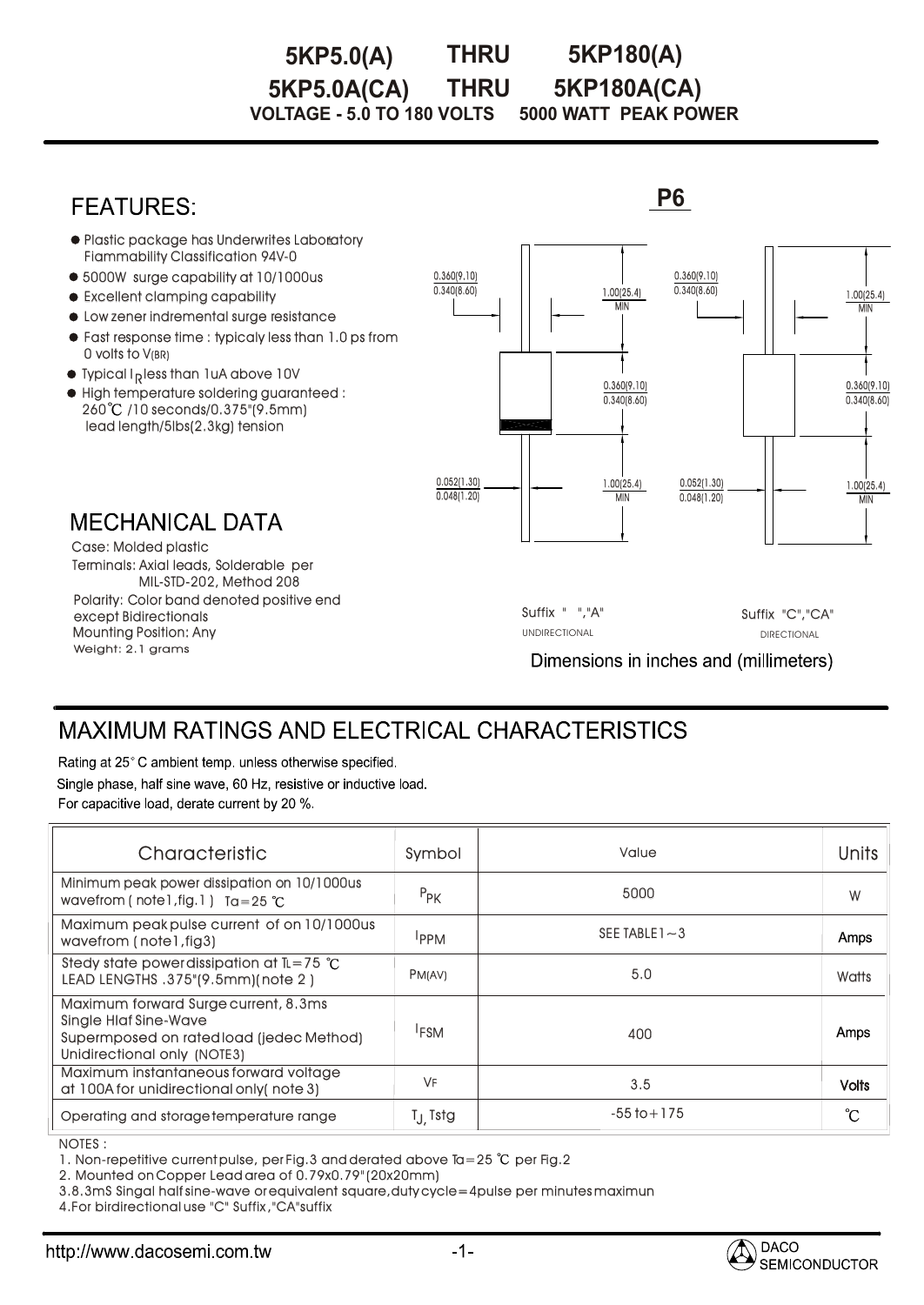| TABLE 1        |                                                      |      |                       |                                                                 |                                                       |                                                 |                                              |                                                        |        |
|----------------|------------------------------------------------------|------|-----------------------|-----------------------------------------------------------------|-------------------------------------------------------|-------------------------------------------------|----------------------------------------------|--------------------------------------------------------|--------|
| Device<br>Type | Breakdown<br><b>VBR</b><br>Voltage<br>at IT(Voltage) |      | Test<br>Current<br>Iт | Working<br>Peak<br>Reverse<br>Voltage<br><b>V<sub>RWM</sub></b> | Maximun<br>Reverse<br>Leakage<br>at VRWM<br>$I_R(uA)$ | Maximun<br>Peak Pulse<br>Current<br><b>IPPM</b> | Maximmum<br>Clamping<br>Voltage<br><b>Vc</b> | Maximun<br>Temperature<br>coefficient of<br><b>VBR</b> | Device |
|                | Min                                                  | Max  | mA                    | Volts                                                           | $\mu$ A                                               | Amps                                            | Volts                                        | %/ °C                                                  |        |
| 5KP5.0(C)      | 6.40                                                 | 7.30 | 50                    | 5.00                                                            | 2000                                                  | 520                                             | 9.60                                         | 0.057                                                  |        |
| 5KP5.0A(CA)    | 6.40                                                 | 7.00 | 50                    | 5.00                                                            | 2000                                                  | 543                                             | 9.20                                         | 0.057                                                  |        |
| 5KP6.0(C)      | 6.67                                                 | 8.15 | 50                    | 6.00                                                            | 5000                                                  | 439                                             | 11.4                                         | 0.061                                                  |        |
| 5KP6.0A(CA)    | 6.67                                                 | 7.37 | 50                    | 6.00                                                            | 5000                                                  | 485                                             | 10.3                                         | 0.061                                                  |        |
| 5KP6.5(C)      | 7.22                                                 | 8.82 | 50                    | 6.50                                                            | 2000                                                  | 407                                             | 12.3                                         | 0.065                                                  |        |
| 5KP6.5A(CA)    | 7.22                                                 | 7.98 | 50                    | 6.50                                                            | 2000                                                  | 447                                             | 11.2                                         | 0.065                                                  |        |
| 5KP7.0(C)      | 7.78                                                 | 9.51 | 50                    | 7.00                                                            | 1000                                                  | 378                                             | 13.3                                         | 0.068                                                  |        |
| 5KP7.0A(CA)    | 7.78                                                 | 8.60 | 50                    | 7.00                                                            | 1000                                                  | 417                                             | 12.0                                         | 0.068                                                  |        |
| 5KP7.5(C)      | 8.33                                                 | 10.2 | 5.0                   | 7.50                                                            | 250                                                   | 350                                             | 14.3                                         | 0.073                                                  |        |
| 5KP7.5A(CA)    | 8.33                                                 | 9.21 | 5.0                   | 7.50                                                            | 250                                                   | 388                                             | 12.9                                         | 0.073                                                  |        |
| 5KP8.0(C)      | 8.89                                                 | 10.9 | 5.0                   | 8.00                                                            | 150                                                   | 333                                             | 15.0                                         | 0.075                                                  |        |
| 5KP8.0A(CA)    | 8.89                                                 | 9.83 | 5.0                   | 8.00                                                            | 150                                                   | 367                                             | 13.6                                         | 0.075                                                  |        |
| 5KP8.5(C)      | 9.44                                                 | 11.5 | 5.0                   | 8.50                                                            | 50                                                    | 314                                             | 15.9                                         | 0.078                                                  |        |
| 5KP8.5(CA)     | 9.44                                                 | 10.4 | 5.0                   | 8.50                                                            | 50                                                    | 347                                             | 14.4                                         | 0.078                                                  |        |
| 5KP9.0(C)      | 10.0                                                 | 12.2 | 5.0                   | 9.00                                                            | 20                                                    | 295                                             | 16.9                                         | 0.081                                                  |        |
| 5KP9.0A(CA)    | 10.0                                                 | 11.1 | 5.0                   | 9.00                                                            | 20                                                    | 325                                             | 15.4                                         | 0.081                                                  |        |
| 5KP10(C)       | 11.1                                                 | 13.6 | 5.0                   | 10.0                                                            | 15                                                    | 266                                             | 18.8                                         | 0.084                                                  |        |
| 5KP10A(CA)     | 11.1                                                 | 12.3 | 5.0                   | 10.0                                                            | 15                                                    | 294                                             | 17.0                                         | 0.084                                                  |        |
| 5KP11(C)       | 12.2                                                 | 14.9 | 5.0                   | 11.0                                                            | 10                                                    | 249                                             | 20.1                                         | 0.086                                                  |        |
| 15KP11A(CA)    | 12.2                                                 | 13.5 | 5.0                   | 11.0                                                            | 10                                                    | 274                                             | 18.2                                         | 0.086                                                  |        |
| 5KP12(C)       | 13.3                                                 | 16.3 | 5.0                   | 12.0                                                            | 10                                                    | 227                                             | 22.0                                         | 0.088                                                  |        |
| 5KP12A(CA)     | 13.3                                                 | 14.7 | 5.0                   | 12.0                                                            | 10                                                    | 251                                             | 19.9                                         | 0.088                                                  |        |
| 5KP13(C)       | 14.4                                                 | 17.6 | 5.0                   | 13.0                                                            | 10                                                    | 210                                             | 23.8                                         | 0.090                                                  |        |
| 5KP13A(CA)     | 14.4                                                 | 15.9 | 5.0                   | 13.0                                                            | 10                                                    | 232                                             | 21.5                                         | 0.090                                                  |        |
| 5KP14(C)       | 15.6                                                 | 19.1 | 5.0                   | 14.0                                                            | 10                                                    | 194                                             | 25.8                                         | 0.092                                                  |        |
| 5KP14A(CA)     | 15.6                                                 | 17.2 | $5.0\,$               | 14.0                                                            | 10                                                    | 215                                             | 23.2                                         | 0.092                                                  |        |
| 5KP15(C)       | 16.7                                                 | 20.4 | 5.0                   | 15.0                                                            | 10 <sup>°</sup>                                       | 188                                             | 26.9                                         | 0.094                                                  |        |
| 5KP15A(CA)     | 16.7                                                 | 18.5 | 5.0                   | 15.0                                                            | 10                                                    | 206                                             | 24.4                                         | 0.094                                                  |        |
| 5KP16(C)       | 17.8                                                 | 21.8 | 5.0                   | 16.0                                                            | 10                                                    | 176                                             | 28.8                                         | 0.096                                                  |        |
| 5KP16A(CA)     | 17.8                                                 | 19.7 | 5.0                   | 16.0                                                            | 10                                                    | 192                                             | 26.0                                         | 0.096                                                  |        |
| 5KP17(C)       | 18.9                                                 | 23.1 | 5.0                   | 17.0                                                            | 10                                                    | 164                                             | 30.5                                         | 0.097                                                  |        |
| 5KP17A(CA)     | 18.9                                                 | 20.9 | 5.0                   | 17.0                                                            | 10                                                    | 181                                             | 27.6                                         | 0.097                                                  |        |
| 5KP18(C)       | 20.0                                                 | 24.4 | 5.0                   | 18.0                                                            | 10                                                    | 155                                             | 32.2                                         | 0.098                                                  |        |
| 5KP18A(CA)     | 20.0                                                 | 22.1 | 5.0                   | 18.0                                                            | 10                                                    | 172                                             | 29.2                                         | 0.098                                                  |        |
| 5KP20(C)       | 22.2                                                 | 27.1 | 5.0                   | 20.0                                                            | 10                                                    | 139                                             | 35.8                                         | 0.099                                                  |        |
| 5KP20A(CA)     | 22.2                                                 | 24.5 | 5.0                   | 20.0                                                            | 10                                                    | 154                                             | 32.4                                         | 0.099                                                  |        |
| 5KP22(C)       | 24.4                                                 | 29.8 | 5.0                   | 22.0                                                            | 10                                                    | 127                                             | 39.4                                         | 0.100                                                  |        |
| 5KP22A(CA)     | 24.4                                                 | 26.9 | $5.0\,$               | 22.0                                                            | 10                                                    | 141                                             | 35.5                                         | 0.100                                                  |        |
| 5KP24(C)       | 26.7                                                 | 32.6 | 5.0                   | 24.0                                                            | 10                                                    | 116                                             | 43.0                                         | 0.101                                                  |        |
| 5KP24A(CA)     | 26.7                                                 | 29.5 | 5.0                   | 24.0                                                            | 10                                                    | 128                                             | 38.9                                         | 0.101                                                  |        |
| 5KP26(C)       | 28.9                                                 | 35.5 | 5.0                   | 26.0                                                            | 10                                                    | 107                                             | 46.6                                         | 0.101                                                  |        |
| 5KP26A(CA)     | 28.9                                                 | 31.9 | $5.0\,$               | 26.0                                                            | $10$                                                  | 119                                             | 42.1                                         | 0.101                                                  |        |

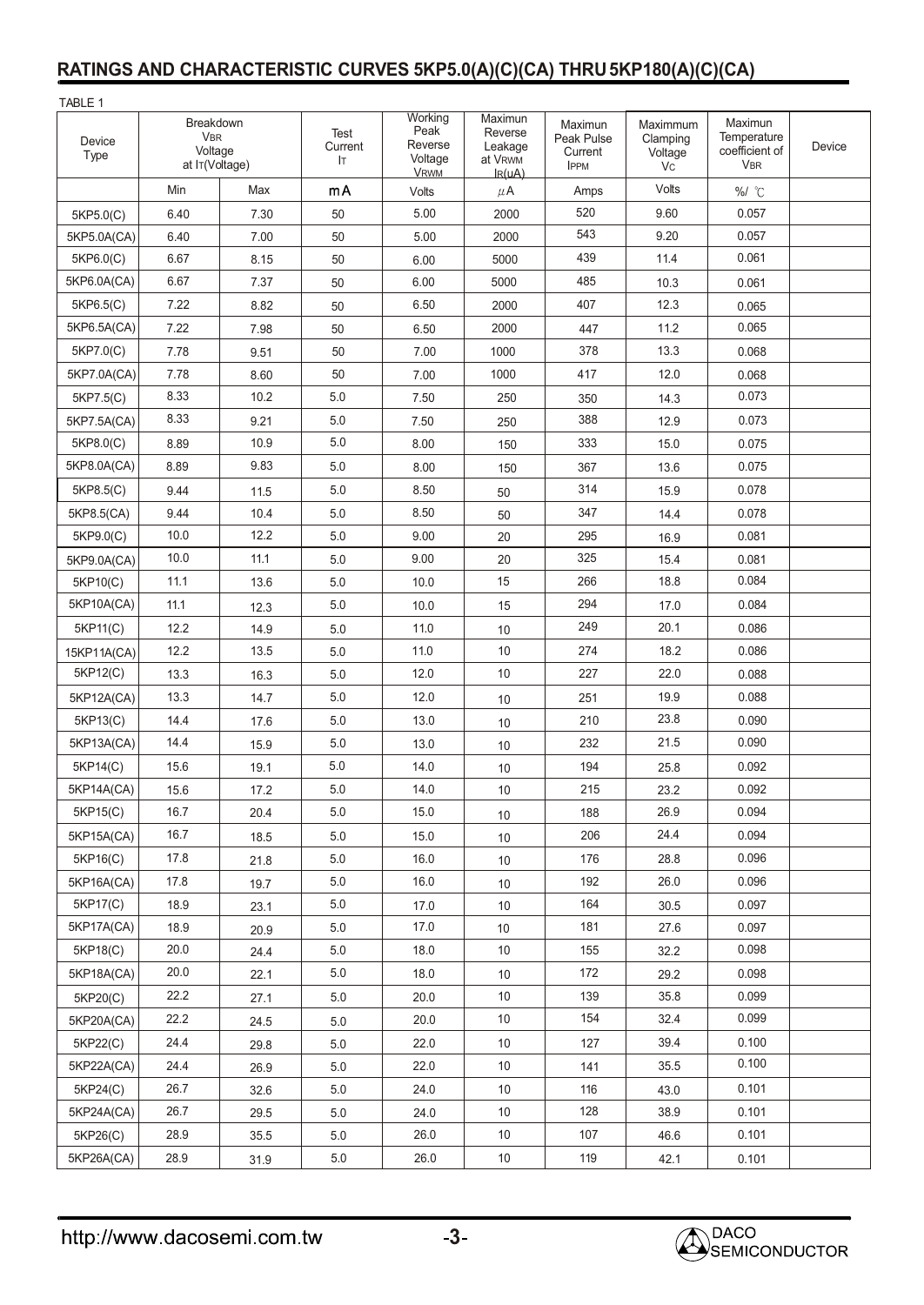| TABLE 2        |                                                      |       |                       |                                                                 |                                                       |                                                 |                                       |                                                        |        |
|----------------|------------------------------------------------------|-------|-----------------------|-----------------------------------------------------------------|-------------------------------------------------------|-------------------------------------------------|---------------------------------------|--------------------------------------------------------|--------|
| Device<br>Type | Breakdown<br><b>VBR</b><br>Voltage<br>at IT(Voltage) |       | Test<br>Current<br>Iт | Working<br>Peak<br>Reverse<br>Voltage<br><b>V<sub>RWM</sub></b> | Maximun<br>Reverse<br>Leakage<br>at VRWM<br>$I_R(uA)$ | Maximun<br>Peak Pulse<br>Current<br><b>IPPM</b> | Maximmum<br>Clamping<br>Voltage<br>Vc | Maximun<br>Temperature<br>coefficient of<br><b>VBR</b> | Device |
|                | Min                                                  | Max   | mA                    | Volts                                                           | $\mu$ A                                               | Amps                                            | Volts                                 | %/ °C                                                  |        |
| 5KP28(C)       | 31.1                                                 | 38.0  | 5.0                   | 28.0                                                            | 10                                                    | 99                                              | 50.1                                  | 0.102                                                  |        |
| 5KP28A(CA)     | 31.1                                                 | 34.4  | 5.0                   | 28.0                                                            | 10                                                    | 110                                             | 45.4                                  | 0.102                                                  |        |
| 5KP30(C)       | 33.3                                                 | 40.7  | 5.0                   | 30.0                                                            | 10                                                    | 93                                              | 53.5                                  | 0.103                                                  |        |
| 5KP30A(CA)     | 33.3                                                 | 36.8  | 5.0                   | 30.0                                                            | 10                                                    | 103                                             | 48.4                                  | 0.103                                                  |        |
| 5KP33(C)       | 36.7                                                 | 44.9  | 5.0                   | 33.0                                                            | 10                                                    | 85                                              | 59.0                                  | 0.104                                                  |        |
| 5KP33A(CA)     | 36.7                                                 | 40.6  | 5.0                   | 33.0                                                            | 10                                                    | 94                                              | 53.3                                  | 0.104                                                  |        |
| 5KP36(C)       | 40.0                                                 | 48.9  | 5.0                   | 36.0                                                            | 10                                                    | 78                                              | 64.3                                  | 0.104                                                  |        |
| 5KP36A(CA)     | 40.0                                                 | 44.2  | 5.0                   | 36.0                                                            | 10                                                    | 86                                              | 58.1                                  | 0.104                                                  |        |
| 5KP40(C)       | 44.4                                                 | 54.3  | 5.0                   | 40.0                                                            | 10                                                    | 70                                              | 71.4                                  | 0.105                                                  |        |
| 5KP40A(CA)     | 44.4                                                 | 49.1  | 5.0                   | 40.0                                                            | 10                                                    | 78                                              | 64.5                                  | 0.105                                                  |        |
| 5KP43(C)       | 47.8                                                 | 58.4  | 5.0                   | 43.0                                                            | 10                                                    | 65                                              | 76.7                                  | 0.105                                                  |        |
| 5KP43A(CA)     | 47.8                                                 | 52.8  | 5.0                   | 43.0                                                            | 10                                                    | 72                                              | 69.4                                  | 0.105                                                  |        |
| 5KP45(C)       | 50.0                                                 | 61.1  | 5.0                   | 45.0                                                            | 10                                                    | 62                                              | 80.3                                  | 0.106                                                  |        |
| 5KP45(CA)      | 50.0                                                 | 55.3  | 5.0                   | 45.0                                                            | 10                                                    | 69                                              | 72.7                                  | 0.106                                                  |        |
| 5KP48(C)       | 53.3                                                 | 65.2  | 5.0                   | 48.0                                                            | 10                                                    | 58                                              | 85.5                                  | 0.106                                                  |        |
| 5KP48A(CA)     | 53.3                                                 | 58.9  | 5.0                   | 48.0                                                            | 10                                                    | 65                                              | 77.4                                  | 0.106                                                  |        |
| 5KP51(C)       | 56.7                                                 | 69.3  | 5.0                   | 51.0                                                            | 10                                                    | 55                                              | 91.1                                  | 0.107                                                  |        |
| 5KP51A(CA)     | 56.7                                                 | 62.7  | 5.0                   | 51.0                                                            | 10                                                    | 61                                              | 82.4                                  | 0.107                                                  |        |
| 5KP54(C)       | 60.0                                                 | 73.3  | 5.0                   | 54.0                                                            | 10                                                    | 52                                              | 96.3                                  | 0.107                                                  |        |
| 5KP54A(CA)     | 60.0                                                 | 66.3  | 5.0                   | 54.0                                                            | 10                                                    | 57                                              | 87.1                                  | 0.107                                                  |        |
| 5KP58(C)       | 64.4                                                 | 78.7  | 5.0                   | 58.0                                                            | 10                                                    | 49                                              | 103                                   | 0.107                                                  |        |
| 5KP58A(CA)     | 64.4                                                 | 71.2  | 5.0                   | 58.0                                                            | 10                                                    | 53                                              | 93.6                                  | 0.107                                                  |        |
| 5KP60(C)       | 66.7                                                 | 81.5  | 5.0                   | 60.0                                                            | 10                                                    | 47                                              | 107                                   | 0.108                                                  |        |
| 5KP60A(CA)     | 66.7                                                 | 73.7  | $5.0\,$               | 60.0                                                            | 10                                                    | 52                                              | 96.8                                  | 0.108                                                  |        |
| 5KP64(C)       | 71.1                                                 | 86.9  | $5.0$                 | 64.0                                                            | 10                                                    | 44                                              | 114                                   | 0.108                                                  |        |
| 5KP64A(CA)     | 71.1                                                 | 78.6  | $5.0\,$               | 64.0                                                            | 10                                                    | 49                                              | 103                                   | 0.108                                                  |        |
| 5KP70(C)       | 77.6                                                 | 95.1  | 5.0                   | 70.0                                                            | 10                                                    | 40                                              | 125                                   | 0.108                                                  |        |
| 5KP70A(CA)     | 77.8                                                 | 86.0  | 5.0                   | 70.0                                                            | $10$                                                  | 44                                              | 113                                   | 0.108                                                  |        |
| 5KP75(C)       | 83.3                                                 | 102   | $5.0\,$               | 75.0                                                            | $10$                                                  | 37                                              | 134                                   | 0.108                                                  |        |
| 5KP75A(CA)     | 83.3                                                 | 92.1  | 5.0                   | 75.0                                                            | 10                                                    | 41                                              | 121                                   | 0.108                                                  |        |
| 5KP78(C)       | 86.7                                                 | 106   | $5.0\,$               | 78.0                                                            | 10                                                    | 36                                              | 139                                   | 0.108                                                  |        |
| 5KP78A(CA)     | 86.7                                                 | 95.8  | $5.0\,$               | 78.0                                                            | 10                                                    | 40                                              | 126                                   | 0.108                                                  |        |
| 5KP85(C)       | 94.4                                                 | 115   | 5.0                   | 85.0                                                            | 10                                                    | 33                                              | 151                                   | 0.108                                                  |        |
| 5KP85A(CA)     | 94.4                                                 | 104   | 5.0                   | 85.0                                                            | $10$                                                  | 36                                              | 137                                   | 0.108                                                  |        |
| 5KP90(C)       | 100                                                  | 122   | 5.0                   | 90.0                                                            | 10                                                    | 31                                              | 160                                   | 0.110                                                  |        |
| 5KP90A(CA)     | 100                                                  | 111   | 5.0                   | 90.0                                                            | 10                                                    | 34                                              | 146                                   | 0.110                                                  |        |
| 5KP100(C)      | 111                                                  | 136   | 5.0                   | 100                                                             | 10                                                    | 28                                              | 179                                   | 0.110                                                  |        |
| 5KP100A(CA)    | 111                                                  | 123   | 5.0                   | 100                                                             | 10                                                    | 31                                              | 162                                   | 0.110                                                  |        |
| 5KP110(C)      | 122                                                  | 149   | 5.0                   | 110                                                             | 10                                                    | 26                                              | 196                                   | 0.112                                                  |        |
| 5KP110A(CA)    | 122                                                  | 135   | $5.0\,$               | 110                                                             | 10                                                    | 28                                              | 177                                   | 0.112                                                  |        |
| 5KP120(C)      | 133                                                  | 163   | 5.0                   | 120                                                             | 10                                                    | 23                                              | 215                                   | 0.112                                                  |        |
| 5KP120A(CA)    | 133                                                  | $147$ | $5.0\,$               | 120                                                             | $10$                                                  | 26                                              | 194                                   | 0.112                                                  |        |

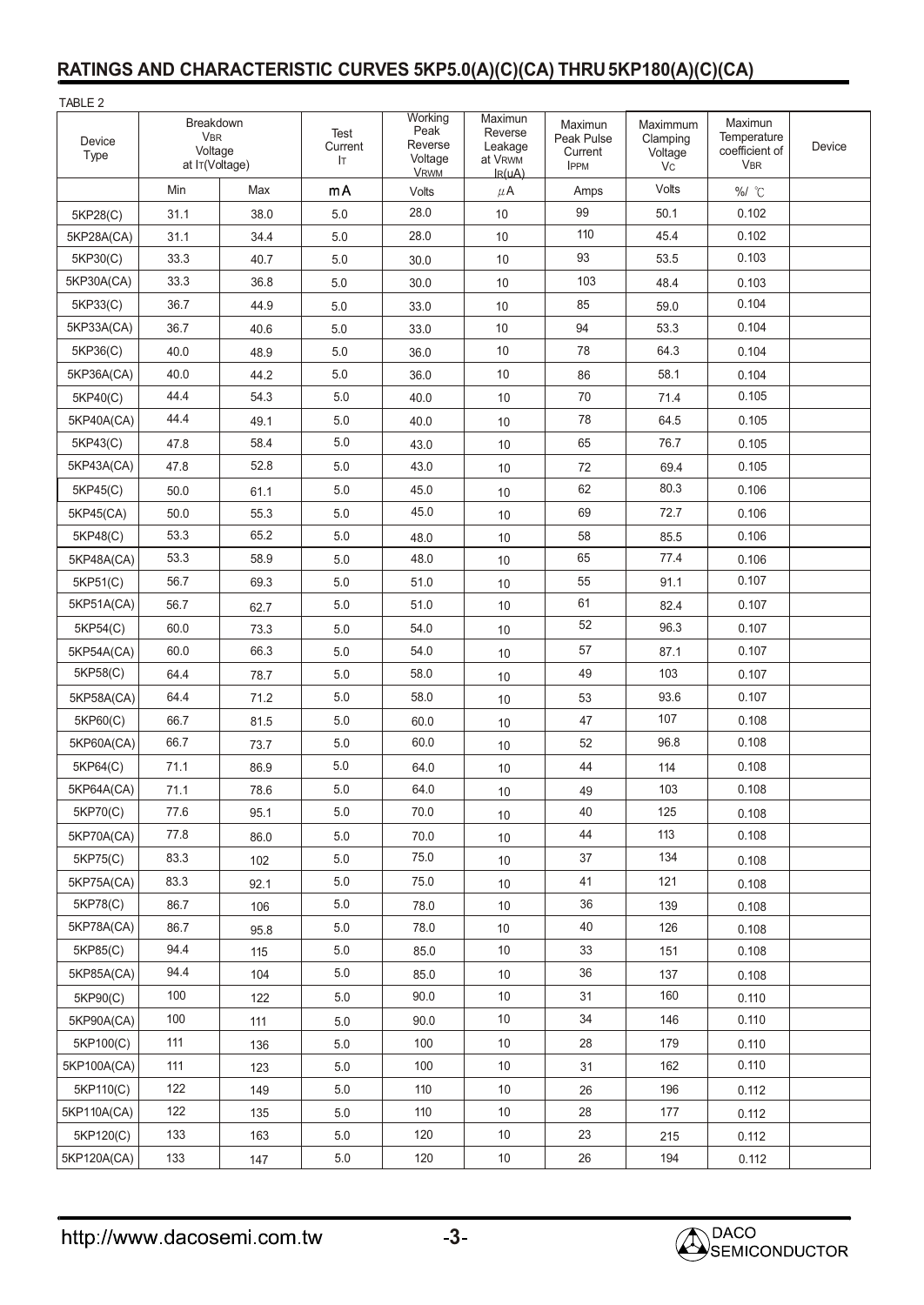| TABLE 2        |                                                                        |     |                       |                                                      |                                                         |                                                 |                                        |                                                        |        |
|----------------|------------------------------------------------------------------------|-----|-----------------------|------------------------------------------------------|---------------------------------------------------------|-------------------------------------------------|----------------------------------------|--------------------------------------------------------|--------|
| Device<br>Type | <b>Breakdown</b><br><b>V<sub>BR</sub></b><br>Voltage<br>at IT(Voltage) |     | Test<br>Current<br>Iт | Working<br>Peak<br>Reverse<br>Voltage<br><b>VRWM</b> | Maximun<br>Reverse<br>Leakage<br>at VRWM<br>$I_{R}(uA)$ | Maximun<br>Peak Pulse<br>Current<br><b>IPPM</b> | Maximmum<br>Clamping<br>Voltage<br>Vc. | Maximun<br>Temperature<br>coefficient of<br><b>VBR</b> | Device |
|                | Min                                                                    | Max | mA                    | Volts                                                | $\mu$ A                                                 | Amps                                            | Volts                                  | $%/$ $^{\circ}$                                        |        |
| 5KP150(C)      | 166                                                                    | 204 | 5.0                   | 150.0                                                | 10                                                      | 19                                              | 269.0                                  | 0.112                                                  |        |
| 5KP150A(CA)    | 166                                                                    | 186 | 5.0                   | 150.0                                                | 10                                                      | 21                                              | 242.0                                  | 0.112                                                  |        |
| 5KP160(C)      | 178                                                                    | 217 | 5.0                   | 160.0                                                | 10                                                      | 17                                              | 285.0                                  | 0.112                                                  |        |
| 5KP160A(CA)    | 178                                                                    | 196 | 5.0                   | 160.0                                                | 10                                                      | 19                                              | 258.0                                  | 0.112                                                  |        |
| 5KP170(C)      | 189                                                                    | 230 | 5.0                   | 170.0                                                | 10                                                      | 17                                              | 302.0                                  | 0.112                                                  |        |
| 5KP170A(CA)    | 189                                                                    | 200 | 5.0                   | 170.0                                                | 10                                                      | 18                                              | 273.0                                  | 0.112                                                  |        |
| 5KP180(C)      | 200                                                                    | 245 | 5.0                   | 180.0                                                | 10                                                      | 16                                              | 322.0                                  | 0.112                                                  |        |
| 5KP180A(CA)    | 200                                                                    | 222 | 5.0                   | 180.0                                                | 10                                                      | 17                                              | 292.0                                  | 0.112                                                  |        |
|                |                                                                        |     |                       |                                                      |                                                         |                                                 |                                        |                                                        |        |

NOTES : :

1. V(BR) Measured after IT applied for 300us,  $\text{I}r = \text{square}$  wave pulse or equivalent V(BR) Measured after ITapplied for 300us, Ir

2. Surge current waveform per figure.3 and derate per figure.2